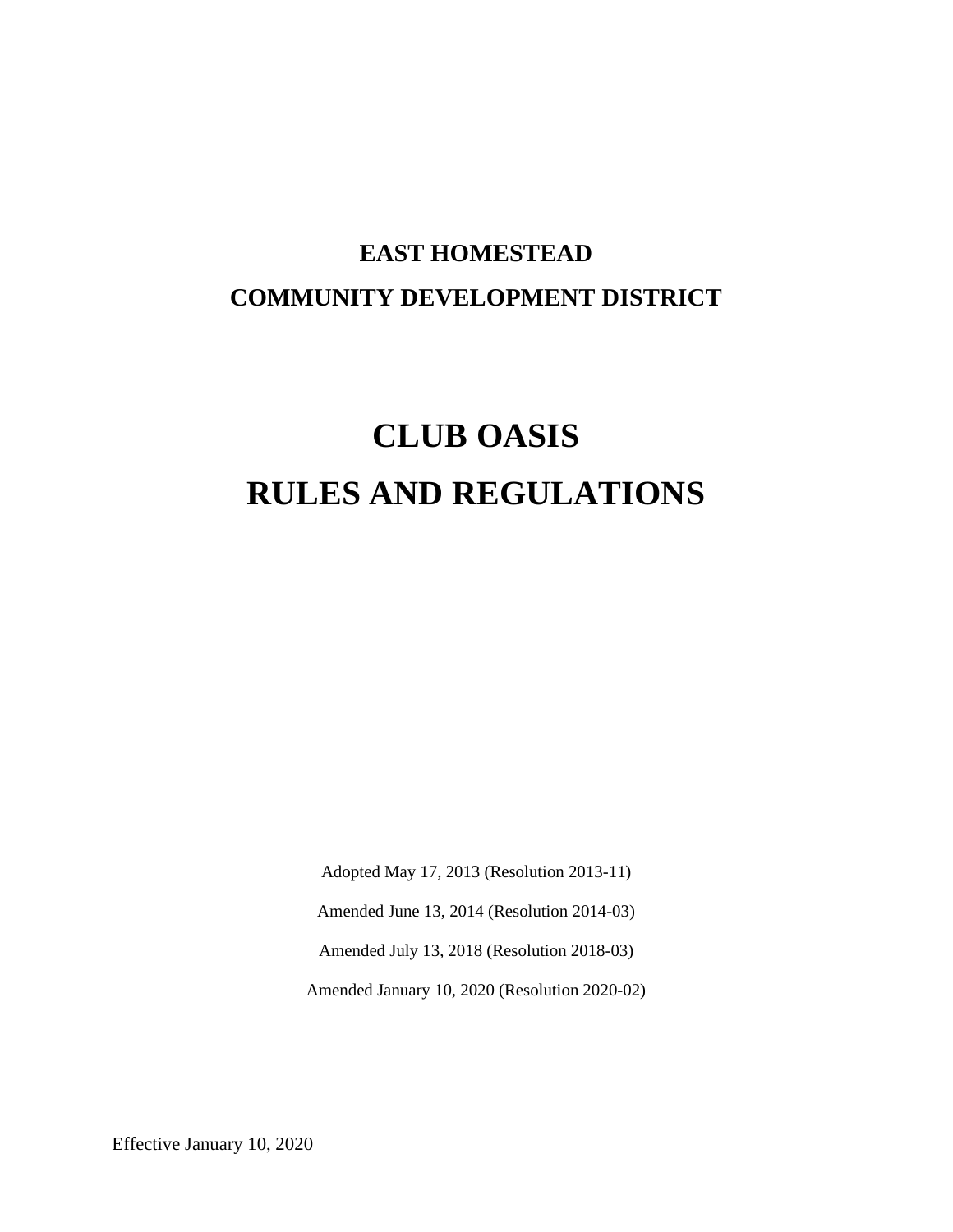# **TABLE OF CONTENTS**

# Page

| 1.  |  |
|-----|--|
| 1.1 |  |
| 1.2 |  |
| 1.3 |  |
| 1.4 |  |
| 1.5 |  |
| 1.6 |  |
| 1.7 |  |
| 1.8 |  |
|     |  |
| 2.  |  |
| 2.1 |  |
| 2.2 |  |
| 2.3 |  |
| 2.4 |  |
| 2.5 |  |
| 2.6 |  |
| 2.7 |  |
| 2.8 |  |
|     |  |
| 3.  |  |
| 3.1 |  |
| 3.2 |  |
| 3.3 |  |
| 3.4 |  |
| 3.5 |  |
| 3.6 |  |
|     |  |
| 4.  |  |
| 4.1 |  |
| 4.2 |  |
| 4.3 |  |
|     |  |
| 5.  |  |
| 5.1 |  |
| 5.2 |  |
|     |  |
| 6.  |  |
| 6.1 |  |
| 6.2 |  |
| 6.3 |  |
| 6.4 |  |
| 6.5 |  |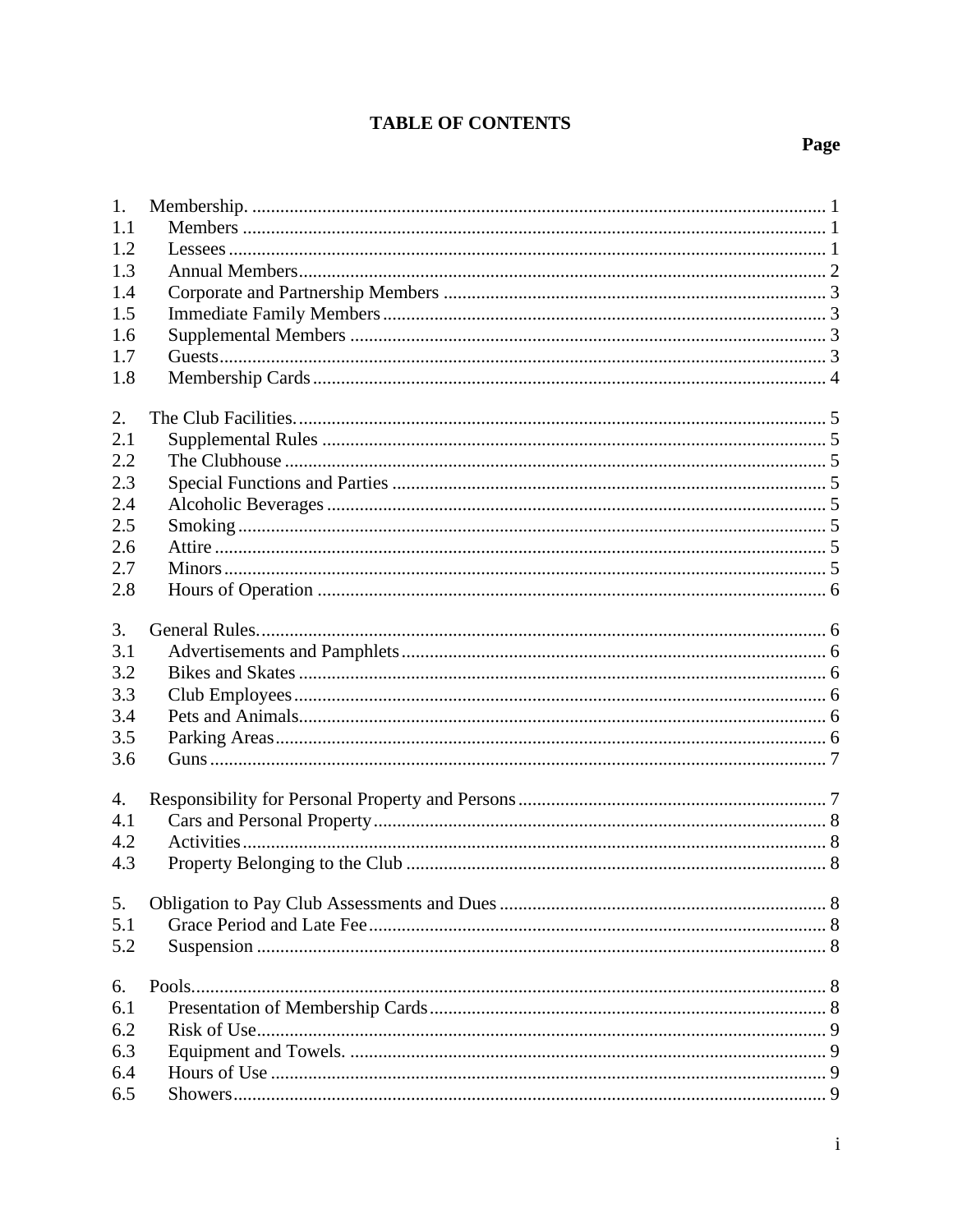| 7.2 |  |
|-----|--|
| 7.3 |  |
| 7.4 |  |
| 7.5 |  |
| 7.6 |  |
| 7.7 |  |
| 7.8 |  |
| 7.9 |  |
|     |  |

| $10.$ Application of Dulas and Deculations $14$ |  |
|-------------------------------------------------|--|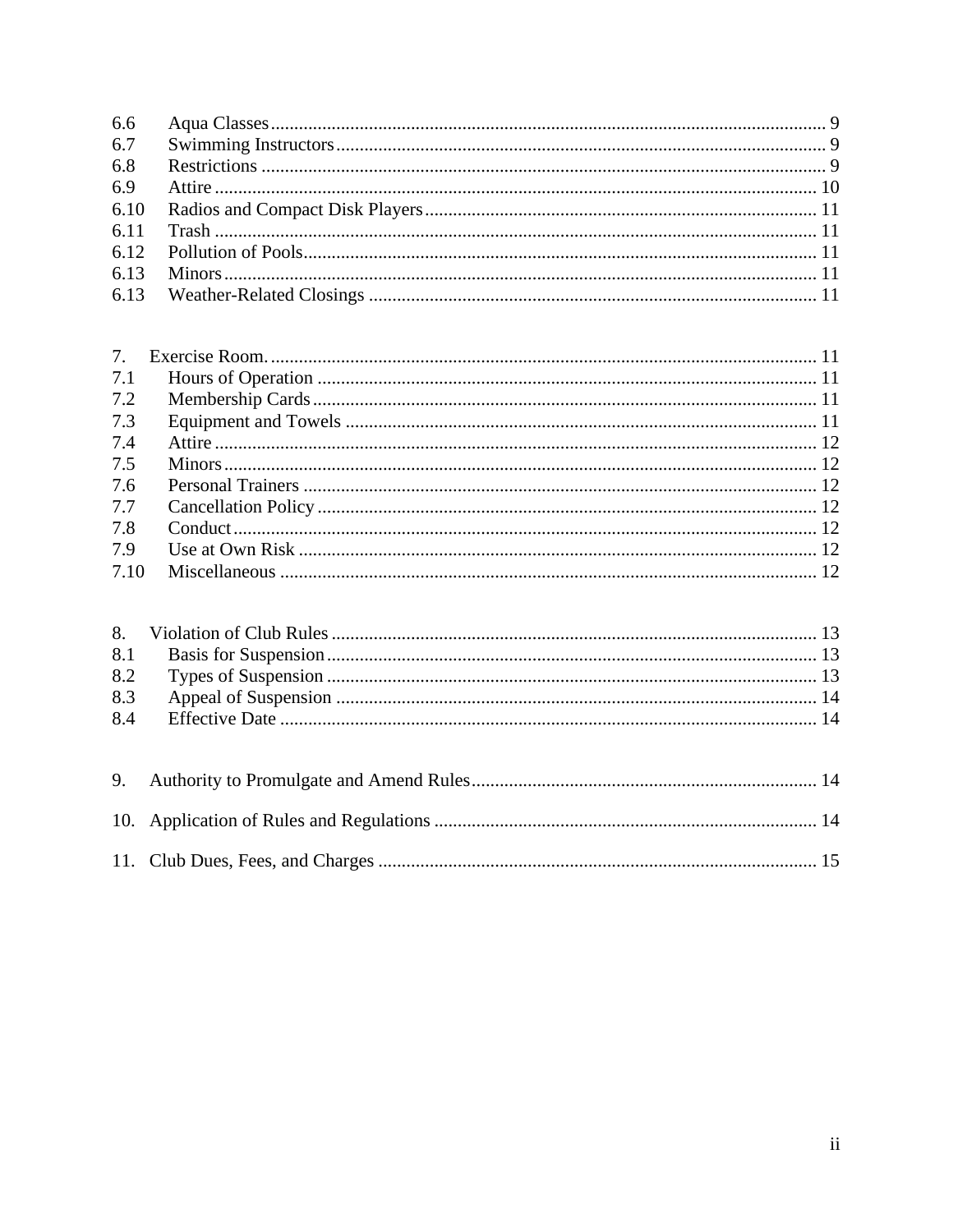#### **EAST HOMESTEAD COMMUNITY DEVELOPMENT DISTRICT**

### **CLUB OASIS RULES AND REGULATIONS**

East Homestead Community Development District ("District") adopts these Club Oasis Rules and Regulations (the "Club Rules and Regulations", "Club Rules", or "Rules and Regulations"). The rights and obligations of each user of Club Oasis (the "Club"), which Club includes all property, recreational facilities, improvements, amenities, and facilities of the Club (collectively, the "Club Facilities"), are set forth in the Amended and Restated Club Oasis Club Plan, as amended from time to time (the "Club Plan"), and in these Rules and Regulations. All initially capitalized terms shall have the meanings set forth in the Club Plan.

#### 1. **Membership.**

1.1 Members. Every Owner (other than an Owner who has leased his Home to a Lessee) and every Lessee shall be a Member; provided, however, for the purposes of Membership, there shall be only one Owner or Lessee per Home. A person shall continue to be a Member until he or she ceases to be an Owner, or ceases to be a Lessee legally entitled to possession of a rental Home. Once an Owner leases a Home, only the Lessee shall be entitled to exercise the privileges of a Member with respect to such Home, unless Owner otherwise notifies the Club Manager in writing; however, the Owner and Lessee shall be jointly and severally liable for all Club fees and charges.

1.2 Lessees. "Lessee" shall mean the lessee named in any written lease respecting a Home who is legally entitled to possession of any rental Home within the Community and who has obtained the prior approval of the Association. If there is more than one (1) Lessee of a Home, only one (1) of the persons occupying the Home shall be considered a Member. A Lessee may not exercise his or her rights as a Member until such Lessee's lease of a Home has been submitted to District Manager. An Owner who has leased his or her Home remains liable for Club Assessments but will not have membership rights at any time his or her Home is leased, unless Owner has notified the Club Manager pursuant to Section 1.1. A Lessee, for purposes of these Rules and Regulations, shall be a person or persons who obtained the prior approval of the respective homeowners or property owners association to lease a Home within the boundaries of the District pursuant to the rules, regulations, or covenants of said association entity having jurisdiction thereof.

1.2.1 Application. Each Lessee must submit an application to District Manager along with a copy of his or her lease, and Lease Certificate of Approval from the neighborhood community and obtain a membership card or FOB as the case may be **(**"**Membership Card")** before his or her membership rights will be recognized. Each Lessee shall notify the Club of any changes in the terms of such lease.

1.2.2 Administrative Charges. The District may, from time to time, establish the amount to be charged for processing of the application of a Lessee to exercise his or her membership rights.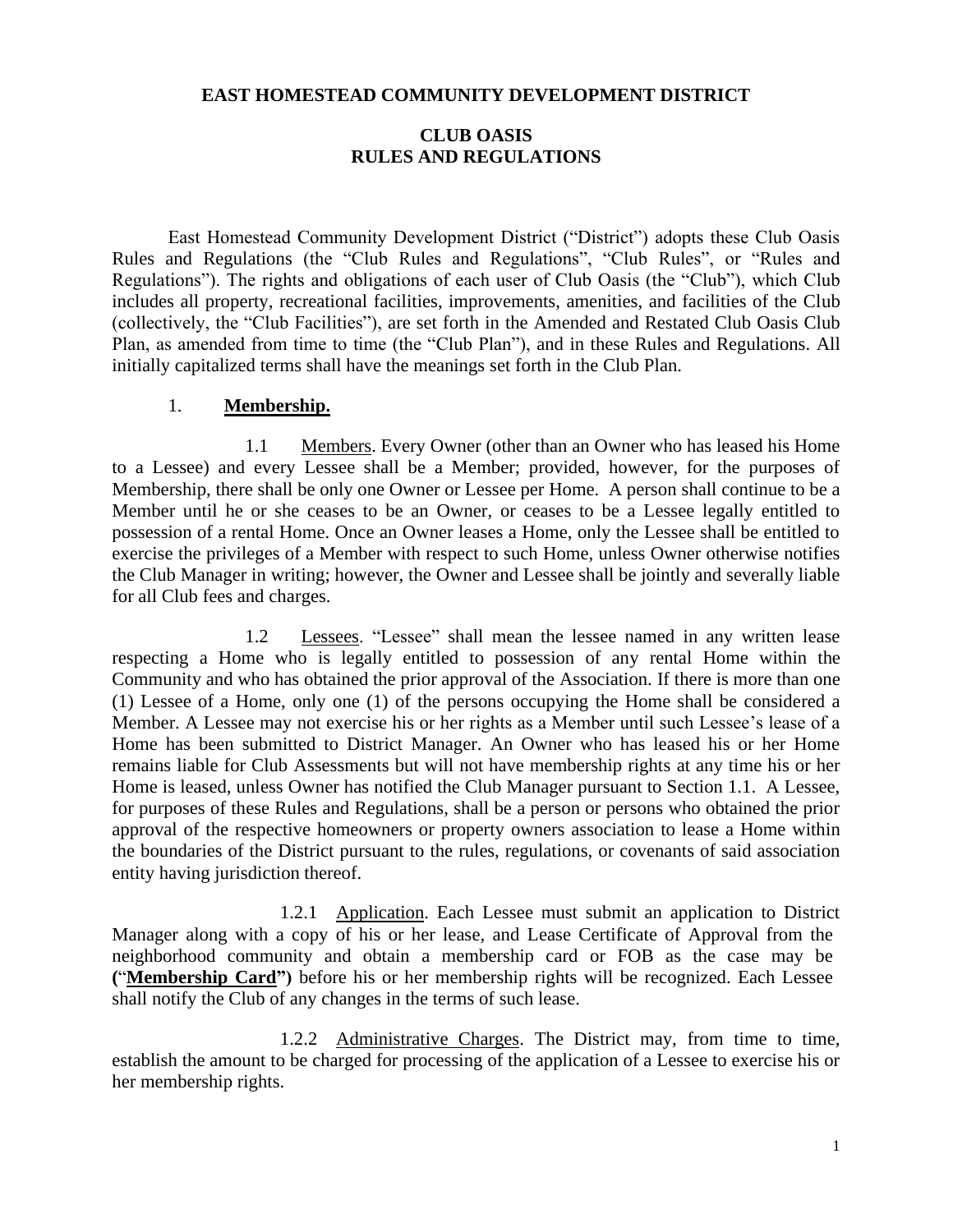1.2.3 Expiration of Lease. A Lessee's status as a Member will terminate upon the earlier of the expiration of the lease or termination of Lessee's rights of occupancy under such lease. The Owner shall notify the District Manager in writing of the expiration of the lease or termination of Lessee's rights of occupancy under such lease, absent which the Owner shall not be deemed a Member.

#### 2.2.4 Privileges of Lessee.

2.2.4.1 A Member who rents or leases a residential unit(s) in Isles at Oasis shall have the right to designate the Lessee of their residential unit(s) as the beneficial users of the Member's Club Facilities' privileges.

2.2.4.2 In order for the Lessee to be entitled to use the Club Facilities, the Lessee must complete the user application, present the required additional documentation, and sign the accompanying agreement (if implemented by the District). The Annual Membership Fee will then be waived for the Lessee. A Lessee who is designated as the beneficial user of the Member's membership rights shall be entitled to the same rights and privileges to use the Club Facilities as a Member.

2.2.4.3 During the period when a Lessee is designated as the beneficial user of the Member's privilege to use the Club Facilities, the Member shall not be entitled to use the Club Facilities with respect to that property.

2.2.4.4 Member shall be responsible, to the extent permitted by Florida law, for all charges incurred by their Lessee which remain unpaid after the customary billing and collection procedure established by the District. Members are responsible for the behavior of their respective Lessee.

2.2.4.5 If a Lessee resides in the same home or unit as the Member and the Member chooses to allow their Lessee the rights to use the Club Facilities, the Member shall be required to add to the Amenity Center Registration Form, the names of all individuals who reside in the Member's home, whether as a result of a rental agreement, lease, or any other agreement, and the Member shall be held financially responsible for any and all damage to District property caused by any of the individuals who reside in the Member's home.

1.3 Annual Members. Annual Memberships shall run from the date of acceptance of an application for membership by the District Manager until the end of the Club fiscal year, September 30. Annual Membership renewals shall run from the beginning of the renewal Club fiscal year, October 1, to September 30 of the succeeding year. Annual Dues shall be payable by the Annual Member in advance of the Club fiscal year, along with any prorated amount of dues owed for applications accepted during any portion of the current fiscal year. The Annual User Fee for membership is to be determined annually by the East Homestead Community Development District Board of Supervisors. This fee will permit the use of all Club Facilities for the portion of the fiscal year based on the payment and membership acceptance date. Each subsequent renewal shall be paid in full by October  $1<sup>st</sup>$  of each year. Such fee may be increased, by action of the Board of Supervisors, to reflect increased costs of operation of the amenity facilities. The use of the Amenity Facility is not available for commercial purposes.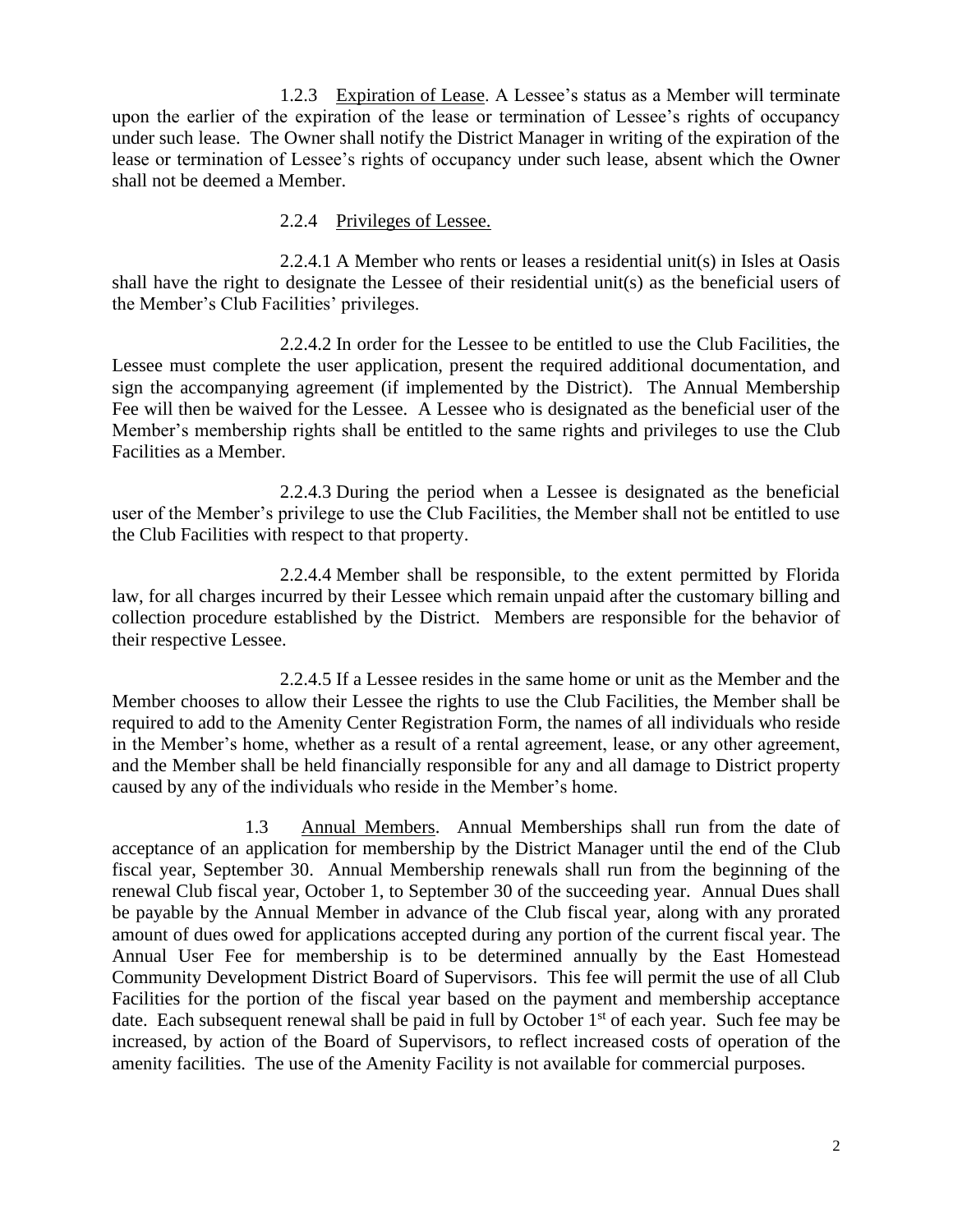1.4 Corporate and Partnership Members. When a Member or Annual Member is a corporation, partnership or other legal entity ("Entity"), the Entity must notify the District Manager in writing of the one (1) person to be designated to exercise the rights of the Entity with respect to the membership ("Designees"). Only the one (1) person designated will be considered as the Member.

1.4.1 Application. Each Designee must submit an application to the District Manager and obtain a Membership Card before his or her membership rights will be recognized.

1.4.2 Administrative Charges. The District Manager may, from time to time, establish the amount to be charged for processing of the application of a Designee to exercise his or her membership rights.

1.5 Immediate Family Members. Immediate Family Members shall mean the spouse, significant other, or domestic partner of the Member or Annual Member, and all unmarried children of either under the age of twenty-two (22) years of age and up to two (2) family members related to a Member by birth, adoption or marriage and who reside at the same Home as the Member. If a Member or Annual Member is unmarried, he or she may designate up to two (2) persons related by birth or adoption who are living with such Member or Annual Member as Immediate Family Members. By way of example, if a Member is single and her twelve year old daughter and her mother live with such Member, the Member may designate her mother and daughter as Immediate Family Members. If a Member is single and lives with his son and his father and mother in a Home, the Member may designate his son and his father as an Immediate Family Member, and his mother as a Supplemental Member (hereinafter defined) (upon payment of all applicable fees). Notwithstanding the foregoing, a minor or person shall not qualify as an Immediate Family Member unless such person is living with the Member or Annual Member. Notwithstanding the foregoing, a minor who only lives with an adult parent Member during part of the year as a result of divorce, or a child of a Member or Annual Member who is serving in the Armed Services, or is currently pursuing educational opportunities at an institution of higher learning (e.g. college, university or technical school) may be deemed an Immediate Family Member. No person may claim the status of Immediate Family Member until designated by the Member or Annual Member in writing to District Manager.

1.6 Supplemental Members. A Member or Annual Member may have persons other than Immediate Family Members living with such Member or Annual Member designated as a supplemental member **(**"**Supplemental Member").** A Supplemental Member may be designated by the payment of an annual fee to the District.

1.7 Guests. A person shall be deemed a guest **(**"**Guest")** if he or she enters the Club Facilities at the invitation of a Member, Annual Member, Immediate Family Member or Supplemental Member or the District. Upon application to the District Manager or his or her designee, each Member and each Annual Member shall be entitled to receive, at no additional charge, six (6) non-transferable guest passes per Home for each calendar month ("**Monthly Guest Pass**"). Additional Monthly Guest Passes may be purchased by the Member or Annual Member at the rate set froth forth in then current fee schedule. All other Guests must purchase a guest pass **(**"**Guest Pass")** and sign a waiver form before using the Club Facilities. All Guests must be sixteen (16) years of age or older, or be accompanied by a Member, Annual Member, Supplemental Member and Immediate Family Member who is sixteen (16) years of age or older.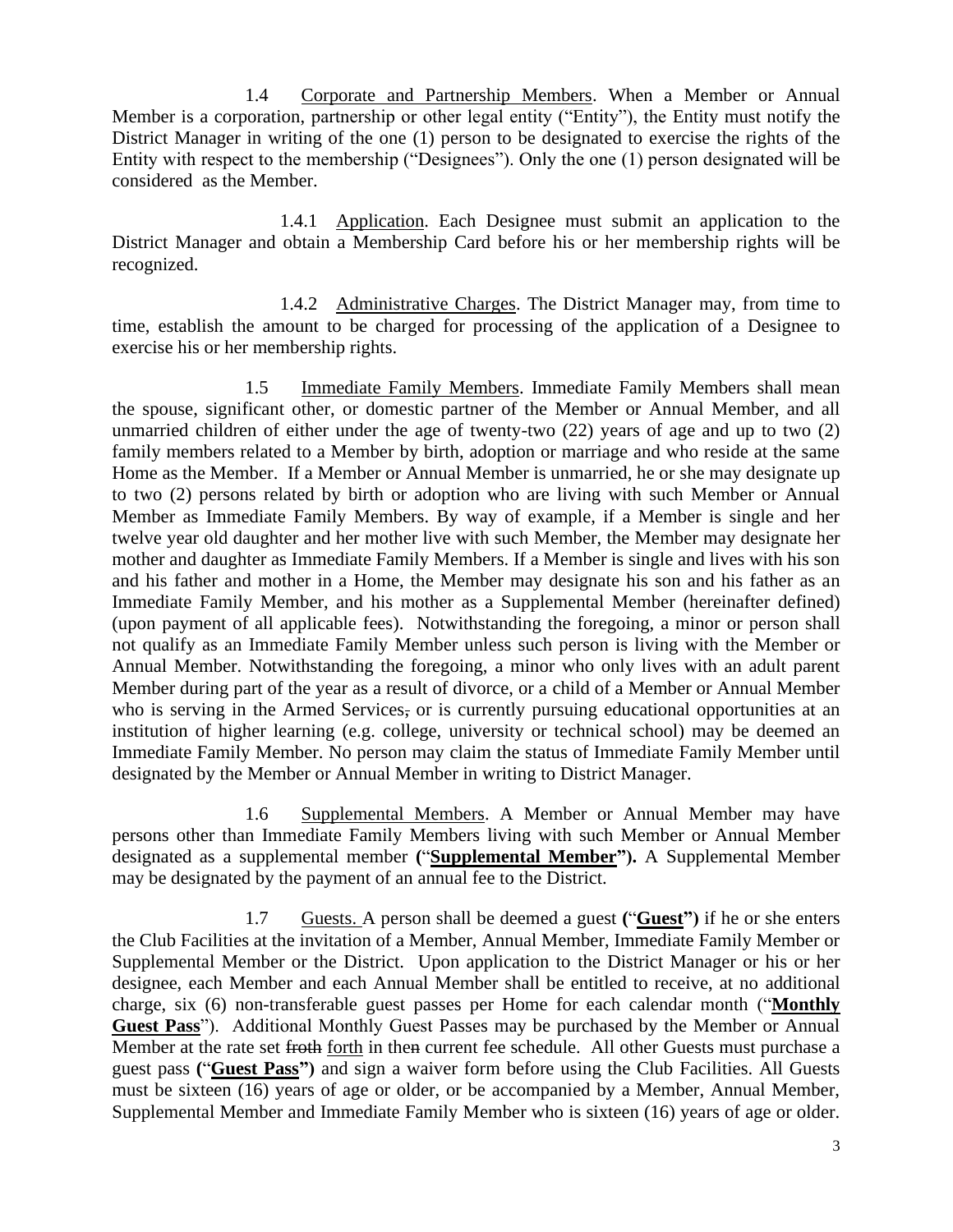All Guests must be accompanied by a Member, Annual Member, Immediate Family Member or Supplemental Member when using the Club Facilities. A Guest Pass is nontransferable. GUEST PRIVILEGES FOR A GUEST MAY BE CHANGED AT ANY TIME BY THE DISTRICT MANAGER. Nothing herein shall prohibit the District Board of Supervisors from implementing (1) a temporary guest policy by resolution to address long-term guests of Members or (2) a policy limiting the number of Guests per Home on a specified day, time of year, or time of day.

1.7.1 Caregiver Pass. A caregiver or other person who provides medical, nursing or child care to a Member, Annual Member, Immediate Family Member or Supplemental Member while within the Club Facilities is deemed to be a Guest; however, there will be no additional fee or charge provided that the caregiver accompanies and remains in the company of the Member, Annual Member, Intermediate Family Member, or Supplemental Member, as the case may be, providing caregiver services while that person is using the Club Facilities.. A Member must obtain a caregiver pass **(**"**Caregiver Pass")** from Club staff for use of the Club Facilities. Only one Caregiver Pass is permitted per household. Persons utilizing such Caregiver Passes are not permitted to utilize the Club Facilities other than to accompany the persons under their care. The Caregiver Pass is non-transferable. Only one Caregiver Pass is permitted per Home.

1.7.2 Guest Passes. Guest Passes and Monthly Guest Passes give Guests access to the Club Facilities. Guest Passes and Monthly Guest Passes may be purchased at the Club's office. A person may be a Guest for no more than thirty (30) days in a calendar year.

1.7.3 Personal Trainer. A Member, Annual Member, Immediate Family Member, or Supplemental Member may be accompanied in the Exercise Room or Pool by a personal trainer, who is retained for the purpose of providing physical fitness or exercise training, education or guidance to the Member, Annual Member, Immediate Family Member, or Supplemental Member ("**Personal Trainer**"). The Personal Trainer shall be required to pay a fee of \$10.00 for each training session, which training session shall be no more than three (3) hours in duration. A training session is defined as the providing of training to one (1) individual. Personal Trainers shall not solicit business within the Clubhouse or on the grounds of the Clubhouse, shall leave the Clubhouse when the training session is completed, and shall not utilize the Clubhouse facilities for personal business use.

1.7.4 Damages. Members and Annual Members shall be responsible for any damages caused to the Club Facilities or incurred by the District as a result of the acts, omissions or negligence of the Member or Annual Member, or any Immediate Family Member, Supplemental Member, Guest, Caregiver, or Personal Trainer, or minors thereof.

1.8 Membership Cards. A maximum of two (2) Membership Cards will be issued to each Home or Annual Membership at no additional charge. Membership Cards shall only be issued to Members, Annual Members, Supplemental Members and Immediate Family Members who are sixteen (16) years of age or older. Additional Membership Cards may be purchased for a fee.

1.8.1 Requirement to Present Card. Membership Cards, Caregiver Passes, and Guest Passes must be presented when requested by Club staff. Club staff may also require the presentation of a valid photo or picture identification for verification purposes.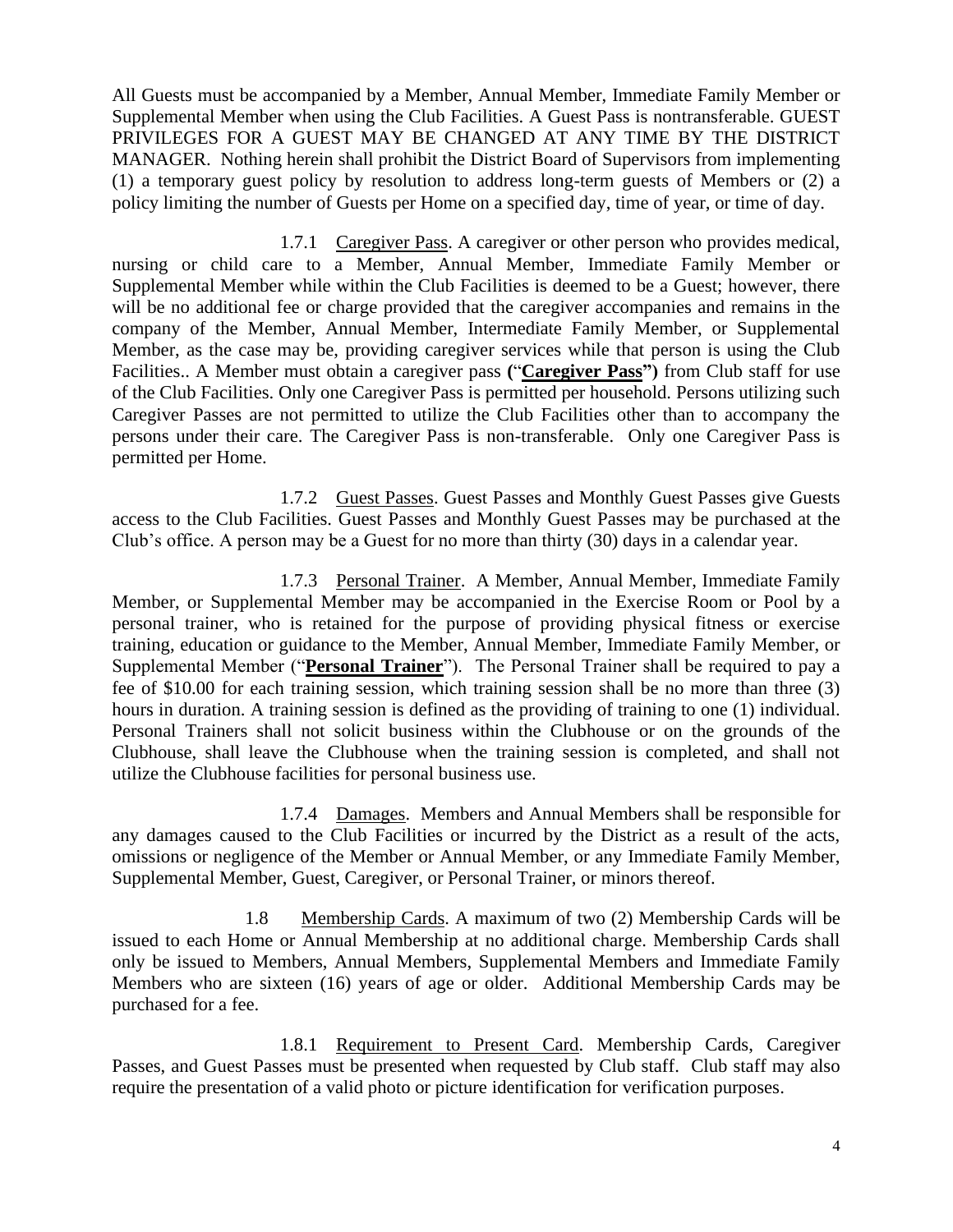1.8.2 Transfer of Membership Cards. Membership Cards are not transferable. A Membership Card may not be used by any person other than the person to whom it is issued. Membership Cards are the property of the Club.

1.8.3 Lost Cards. You must immediately notify the Club in writing of a lost or stolen Membership Card. The replacement fee for a Membership Card shall be established from time to time by the District. If an unauthorized person uses the Membership Card, the Member or Annual Member shall be liable for any loss, damage, or expense resulting from such unauthorized use.

## 2. **The Club Facilities.**

2.1 Supplemental Rules. Before using the various Club Facilities, users are responsible for knowing and understanding these Club Rules, any amendments to these Club Rules, and any other policies governing the use of the Club Facilities, as promulgated or implemented by the District Board of Supervisors. The Club Rules and any adopted policies, as the same are amended from time to time, will be posted on the District's website and copies will be made available for inspection upon request. The District Manager shall have reasonable discretion to police the Club Facilities to maintain proper order and the safe and healthy use of the Club Facilities.

2.2 The Clubhouse. The Clubhouse shall be open on the days and during the hours established by the District, provided the District Manager shall have reasonable discretion to temporarily vary such hours as necessary from time to time.

2.3 Special Functions and Parties. Certain Club Facilities may be used for private functions, subject to availability, only with the prior consent of District Manager, upon execution of a license agreement and upon payment of all applicable fees, deposits and costs therefor. The sponsor of the private party shall be responsible for any damage to the Club Facilities and for the payment of any charges not paid by individuals attending the private party.

2.4 Alcoholic Beverages. No person may enter or leave the Club Facilities with any alcoholic beverage or possess any alcoholic beverage while utilizing or on the grounds of the Club Facilities. It is the intent of these Rules that the possession or consumption of alcoholic beverages at or within the Club Facilities is prohibited unless previously approved by the Club Manager in connection with an approved (in accordance with Section 2.3 above and Section 4.8 below) event, function or party.

2.5 Smoking. Smoking, including cigar and pipe smoking, electrical smoking devices, vaping, and similar devices, and the use of smokeless tobacco, is not permitted within any of the Club Facilities including, but not limited to, the pool or playground areas.

2.6 Attire. Shirts and shoes must be worn at all times when on the Club Facilities, except in the pools and adjacent patio areas.

2.7 Minors. Minors sixteen (16) years and older are permitted to use the Club Facilities (other than the fitness center) without adult supervision. Minors sixteen (16) years of age and older may use the fitness center either with adult supervision or without adult supervision if such minor's parent or legal guardian releases the District from liability for such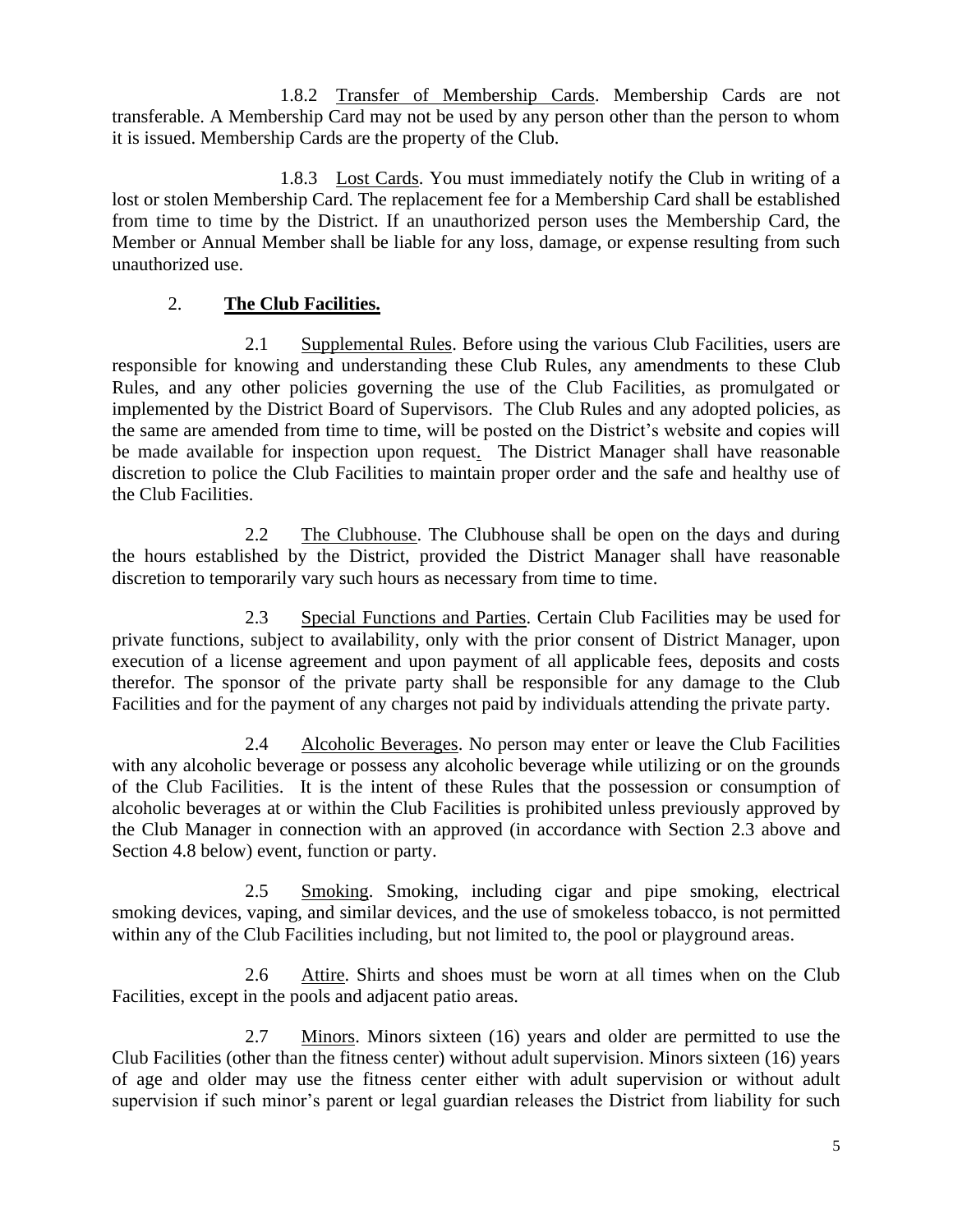use pursuant to consent form(s) provided by the District from time to time. Minors under sixteen (16) years of age are not permitted to use the fitness center. Minors under sixteen (16) years of age are not permitted to use the pools without adult supervision, which supervisions shall be from either the pool deck or from within the pool. Notwithstanding the foregoing, if minors use the Club Facilities without the proper execution of a consent form or without adult supervision, the District is not liable for the actions of such minors. The District does not provide childcare services. Parents or legal guardians of a minor are responsible for the actions and safety of such minor and for any damages to any Club Facilities caused by or in connection with the acts or omissions of such minor.

2.8 Hours of Operation. The District shall set the scheduled hours of operation for the Club Facilities. The District Manager shall have reasonable discretion to temporarily vary such hours as necessary from time to time. No person shall be permitted to use the Club Facilities other than during such hours of operation.

### 3. **General Rules.**

3.1 Advertisements and Pamphlets. Commercial advertisements, private announcements, pamphlets, and solicitations shall not be posted or circulated in the Club without the prior written approval of District Manager.

3.2 Bikes and Skates. Skates, in-line skates, skateboards, and bikes may be used on paved driveways and sidewalks only for access to the entrances to the Club Facilities. None of the foregoing may be used in Club Facilities at any time. All bikes must be stored in bike storage areas. Bike racks must be used if provided by The District. Notwithstanding the foregoing, bikes left within the Club Facilities, bike storage areas and/or bike racks (if provided) are stored at such person's own risk.

3.3 Club Employees. Persons using the Club Facilities may not abuse any of the employees of the Club, verbally or otherwise. All service employees are under the supervision of the District Manager and no person shall reprimand or discipline any employee or send any employee outside of the Club for any reason.

3.4 Pets and Animals. No pets or other animals (with the exception of "service animals" as that term is defined in Section 413.08, Florida Statutes) are permitted on any portion of the Club Property including, without limitation, the pool area and any other areas of the Club Facilities. Service animals must be properly leashed and under the full control of the owner at all times. The service animal owner is responsible to pick up and properly dispose of any waste left by that service animal.

3.5 Parking Areas. Self-parking is permitted in Parking Areas identified as such. No parking will be allowed on grassed areas or along, over, or beyond curbed areas. "**No**  Parking" signs must be observed. Overnight parking in the Parking Areas is prohibited. Overnight Parking is defined as the parking of a vehicle or trailer in the Parking Areas at any time the Club Facilities are closed or when a Parking Area is identified as closed or the access to the Parking area is restricted by a chain, rope, or other access restriction device. Any vehicles parked in violation of this section are subject to being towed without notice or warning. By resolution, the District Board of Supervisors may authorize overnight parking in a Parking Area setting forth the time period when overnight parking is permitted, the reasons for permitting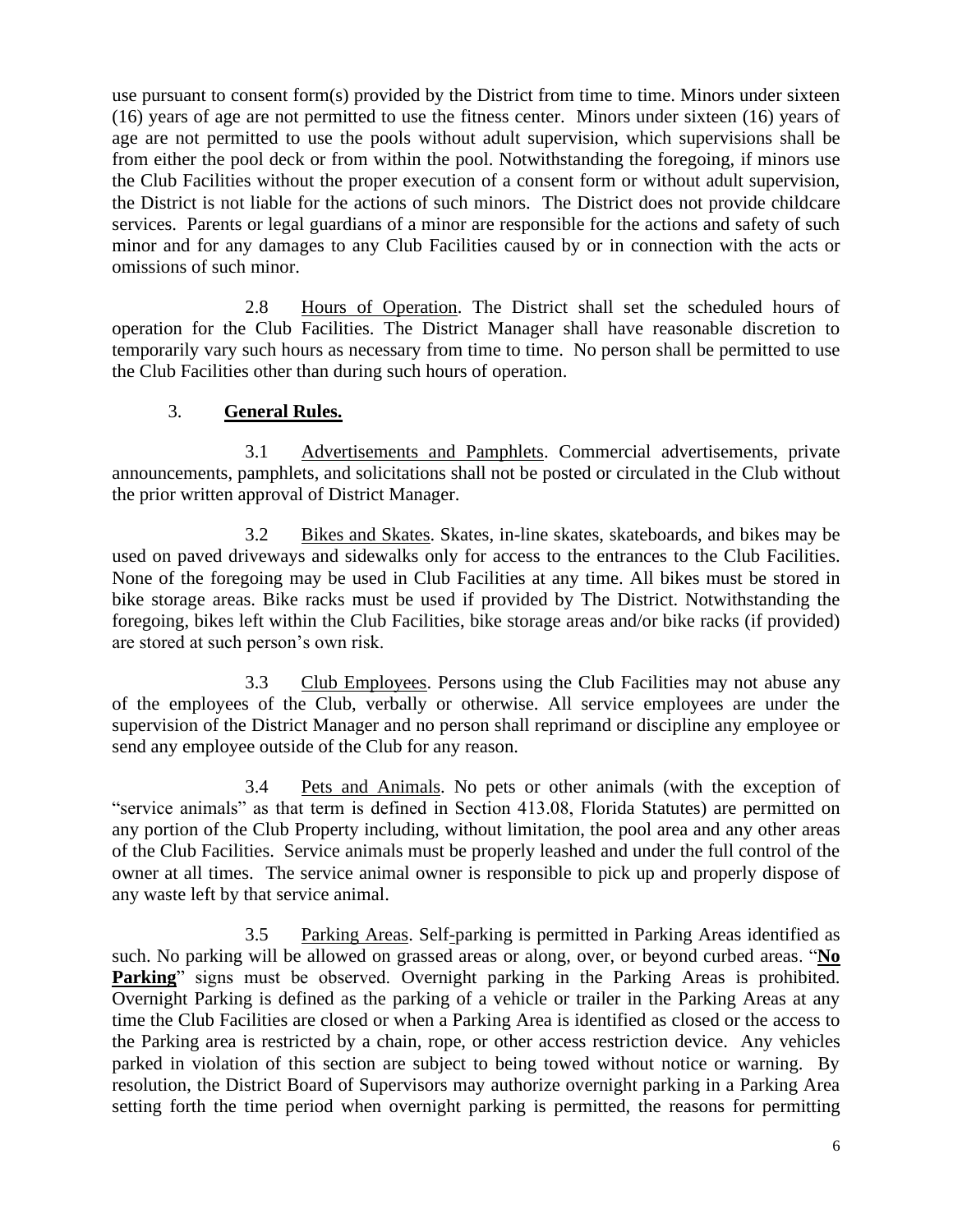overnight parking, and the conditions under which overnight parking is permitted. By resolution, the District Manager may delegate to the Club Manager the conditions under which the Club Manager may allow overnight parking on a temporary basis.

3.6 Guns. Firearms and other weapons of any kind are not permitted on the Club Property at any time, except as expressly provided in any applicable Florida Statutes.

3.7 Coolers. Any coolers or similar forms or food or beverage storage brought to the Club Facilities are subject to inspection by the district manager, club manager or club staff at anytime.

3.8 Alcoholic beverages shall not be served, sold, possessed or consumed at the Club Facilities, except at special events pre-approved by the Club Manager in accordance with District policies regarding the same. Alcoholic beverage service, if approved by the Club Manager, shall only be obtained through an insured bartending or catering service licensed to serve alcoholic beverages. Such authorization may only be granted by the Club Manager and will, at a minimum, be contingent upon providing proof of insurance with the District being named an additional insured. Nothing herein shall be construed to limit the ability of the Club Manager to impose additional conditions on any authorization contemplated herein.

3.9 The use of fireworks of any kind are not permitted at the Club Facilities or at any property owned by the District.

3.10 Only Club and District staff is permitted in the service areas of the Club Facilities.

3.11 The District Manager, the Club Manager, and Club personnel possess the authority to enforce The Club Rules and any policies pertaining to the use and operation of the Club Facilities.

3.12 All persons utilizing the Club Facilities are required to treat Club staff members and others utilizing the Club Facilities with courtesy and respect. Fighting, roughhousing, profanity, and disruptive behavior are prohibited.

3.13 The District does not provide childcare services to Patrons or Guests at any of the Amenity Facilities.

3.14 Grills, smokers, and similar devices shall not be brought to, utilized, or brought to the Club Facilities or by District-owned property, except in connection with and as specifically approved for a special event authorized or sponsored by the District Board of Supervisors.

3.15 Notwithstanding that which may appear elsewhere in these Club Rules, persons utilizing the Club Facilities shall clean up and properly dispose of all food, beverages, trash and debris brought to any portion of the Club Facilities.

4. **Responsibility for Personal Property and Persons**. Each person using the Club Facilities assumes sole responsibility for the health, safety and welfare of such person, his or her Immediate Family Members, Supplemental Members and Guests, and the personal property of all of the foregoing.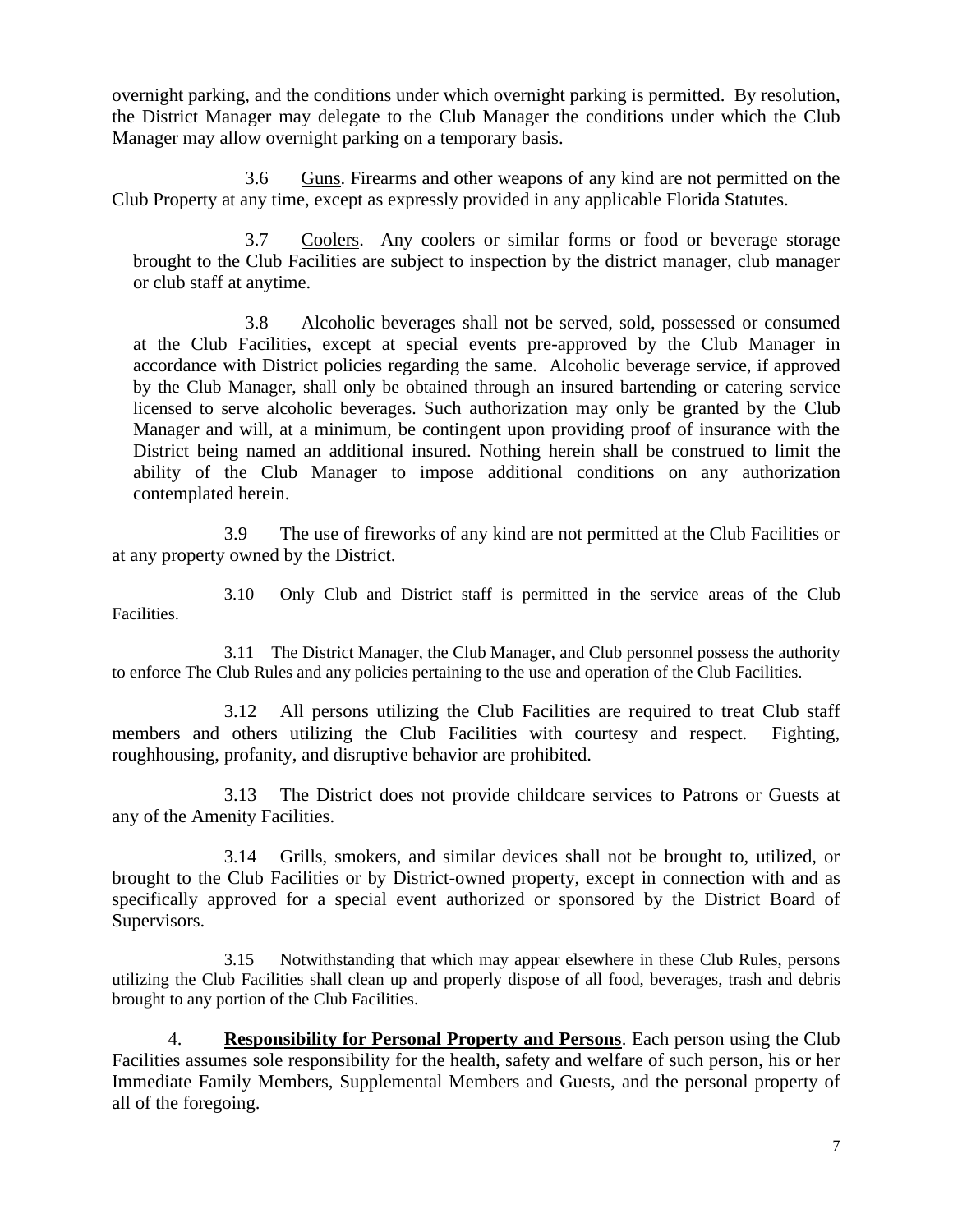4.1 Cars and Personal Property. The Club is not responsible for any loss or damage to any private property used or stored on the Club Facilities. Without limiting the foregoing, any person parking a car within the Parking Areas assumes all risk of loss with respect to (i) his or her car in the Parking Areas or Common Areas of the Association, and (ii) equipment, wallets, bags, jewelry, clothing, books, personal items or other possessions stored in lockers (if lockers are provided by the District), on bicycles, within cars, or left in the pool and recreation areas.

4.2 Activities. Any person who, in any manner, makes use of, or accepts the use of, any apparatus, appliance, facility, privilege or service whatsoever owned, leased or operated by the Club, or who engages in any contest, game, function, exercise, competition or other activity operated, organized, arranged or sponsored by the Club, either on or off the Club Property, shall do so at their own risk. Every person shall be liable for any property damage and/or personal injury at the Club, or at any activity or function operated, organized, arranged or sponsored by the Club, caused by such person. All Members, Annual Members, Immediate Family Members and Supplemental Members shall be jointly and severally liable to the District in connection with the foregoing.

4.3 Property Belonging to the Club. Property, furniture and equipment belonging to the Club shall not be removed from the room or area in which it is located or from the Club Facilities.

5. **Obligation to Pay Club Assessments and Dues**. Each Member shall pay Club Assessments when due in accordance with law. Each Annual Member shall pay Annual Club Dues in advance to the District.

5.1 Grace Period and Late Fee. Non- payment of Club Dues and Fees shall be deemed past due if received 15 days after the day payment is due. A late fee of a maximum of \$25.00 per month shall be payable for each past due payment in order to cover the administrative costs of the Club in processing such late payment.

5.2 Suspension. Notwithstanding any suspension of Membership, an Owner shall remain liable for Club Assessments or Club Dues, as the case may be. A Member's use of the Club Facilities shall be suspended in the event Club Assessments and Club Fees are not paid when due and shall remain suspended until such time as the Club Assessments and Club Fees are paid in full. An Annual Member's use of the Club Facilities shall be suspended in the event Club Dues and Club Fees are not paid when due and shall remain suspended until such time as the Club Dues and Club Fees are paid in full.

# 6. **Pools.**

6.1 Presentation of Membership Cards. Everyone must register and present Membership Cards and/or Guest Passes or Monthly Guest Passes to Club attendants prior to entering the pools and the adjacent patio areas. For purposes of these Club Rules and unless otherwise specified, all references to "pool" or "pools" shall include the swimming pool, the spa, splash pad, and any other recreational water facility or feature intended for use by patrons. Users of Club Facilities shall keep Membership Cards, Guest Passes or Monthly Guest Passes with them and present the Membership Card, Guest Pass or Monthly Guest Pass to any staff member upon request. There shall be **NO EXCEPTIONS** to this rule.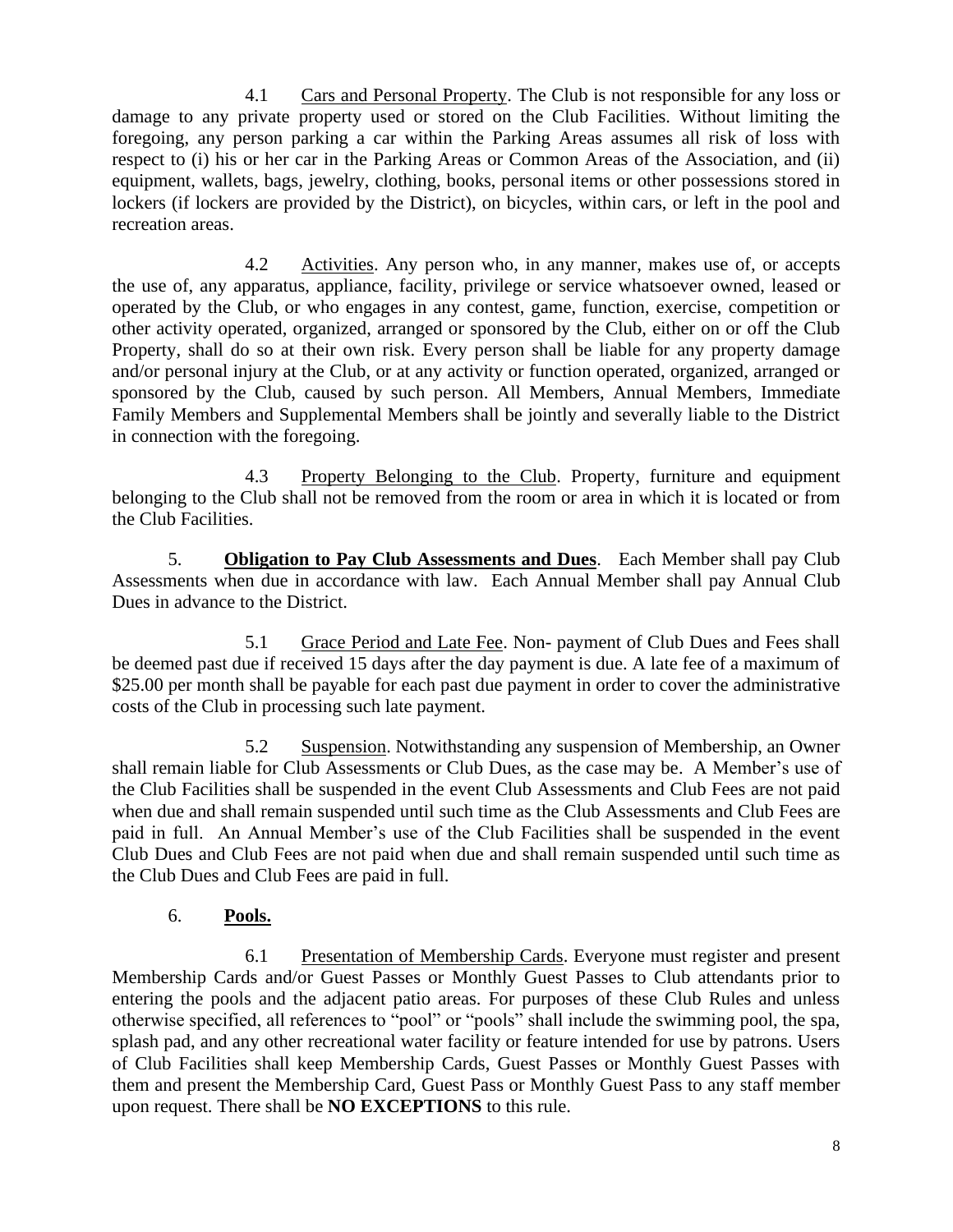6.2 Risk of Use. Use of the pools is at the swimmer's own risk. THERE ARE NO LIFEGUARDS ON DUTY. Without limiting any other provision of these Rules and Regulations, each person is personally liable for any injury to his or her Immediate Family Members, Supplemental Members and Guests using the pools.

6.3 Equipment and Towels.

6.3.1 Towels. Users of the Club Facilities are required to bring their own

towels.

6.3.2 Equipment and Furniture. All equipment used for water classes (if provided) is the property of the Club and shall not be removed. Chaise lounges are available for use at no charge. All persons using pool furniture must cover the furniture with a towel when using suntan lotions. The use of these lotions could stain or damage the furniture. Damage caused by such products must be repaired by the responsible user.

6.4 Hours of Use. Swimming is permitted only during published open hours of the pools, which are subject to change. The pools are also officially closed when a "Closed" sign is posted; however, the absence of a posted "Closed" sign does not authorize use of the pools after hours. Any person swimming or using the pools facility outside of the published open hours of the pools may be suspended from using the facility.

6.5 Showers. Showers are required prior to entering the pools to remove all suntan oils and lotions.

6.6 Aqua Classes. From time to time, classes (including, without limitation, so called "**Aqua Classes")** may be offered by the Club or upon payment of a fee for participation. When participating in scheduled classes, please check in on time, follow the directions of the instructor, and stay for the entire class.

6.7 Swimming Instructors. Persons may not bring an independent swimming instructor into the pools as a Guest or otherwise, except as a Personal Trainer under the provisions set forth in Section 1.7.3 of these Club Rules.

6.8 Restrictions.

6.8.1 Glass objects, glass containers and sharp objects are not permitted in the

pool area.

6.8.2 Food or beverages may be brought into the pool areas, however, any foods or snacks shall be eaten, distributed, or consumed only in those food areas so designated by the district manager or the club manager. Such food, beverages, and any garbage or trash resulting therefrom shall be properly removed or disposed of after use. Alcoholic beverages are **not** permitted in any pool or pool area at any time. No chewing gum is permitted in the pools, on the pool deck areas, or in or around the splash pad. Under no circumstances, shall any food or beverages be possessed or consumed in pool or within ten (10') feet of the water's edge of the pool.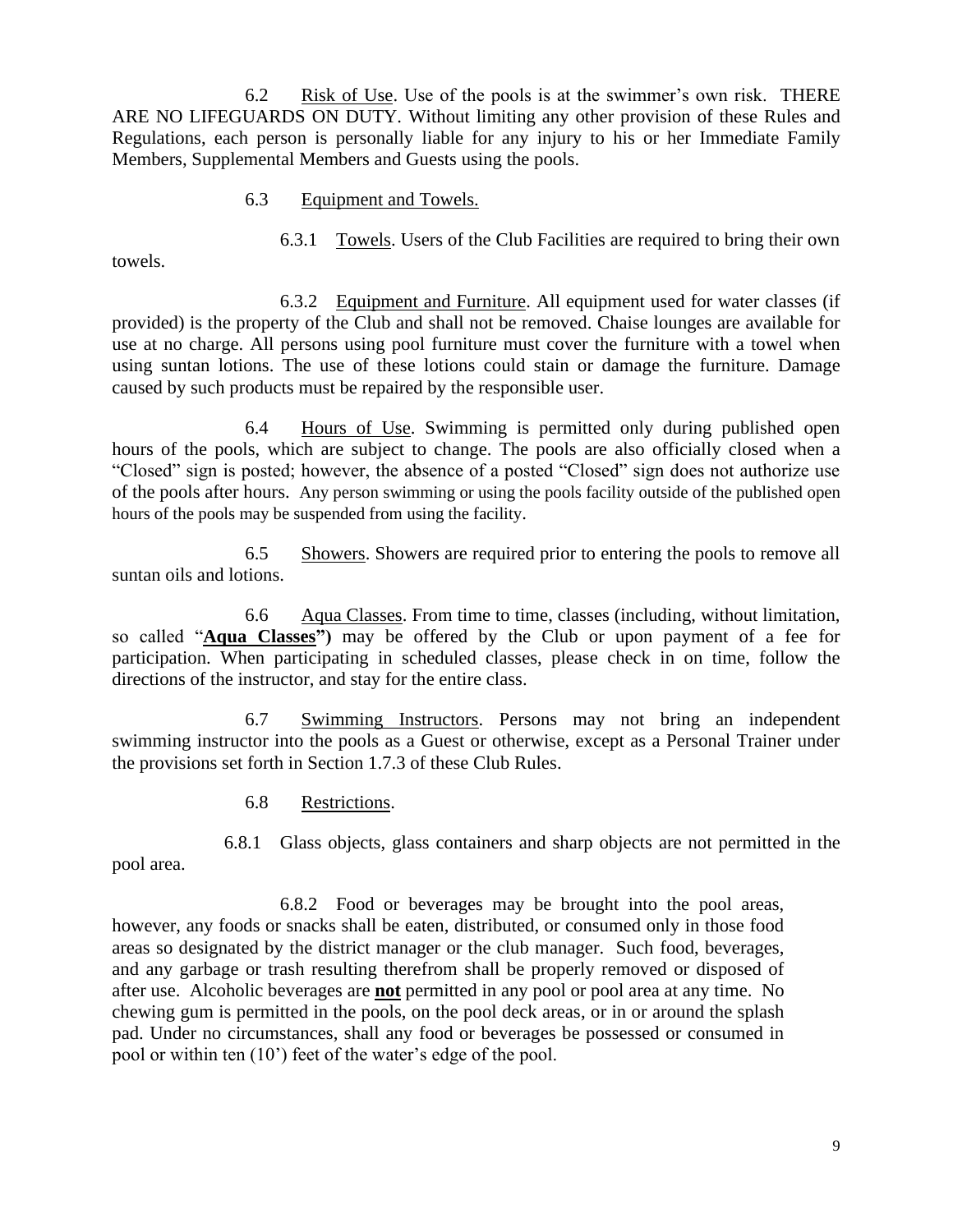6.8.3 Running, ball playing and noisy or hazardous activity will not be permitted in the pool areas. Pushing, dunking, and dangerous games are not permitted.

6.8.4 Only floats or rafts smaller than eighteen (18) square feet, snorkels, dive sticks, flotation devices, and toys (collectively, "Pool Toys") designed for use in swimming areas may be utilized in District pools. The use of such Pool Toys may be suspended at the club manager's discretion when there are more than fifty (50) persons at the pool, during weekends and holidays, or during other heavy use of the pools and pool areas. Where the use of Pool Toys is suspended, the club manager will post a sign at the club entrance informing members and the public of the restriction. The use of masks, goggles, or certified personal flotation devices (PFDs) is permitted. Radio-controlled watercraft or other similar devices are not permitted in the Pools at any time. Diving equipment such as scuba tanks, are not to be used in the pools except as part of an organized course of instruction permitted by the club manager.

6.8.5 No diving, jumping, pushing, running, roughhousing, horseplay, or other disruptive behavior is allowed in any of the pools or pool deck areas.

6.8.6 Persons using the splash pad or other recreational water facility or feature at the Club Facilities are prohibited from hanging from, pulling, pushing, or moving any of the features or equipment in a manner which could potentially cause or causes damage or injury to the Club Facilities or other persons.

6.9 Attire. All swimmers must wear appropriate swimming attire. Thong swimsuit bottoms, cut-offs and shorts are not considered appropriate swimwear. Long hair should be tied up or placed in a bathing cap. Children under three (3) years of age, and those individuals who are not reliably toilet trained must wear rubber-lined swim diapers, as well as a swimsuit over the swim diaper, to reduce health risks associated with human waste in the pools and adjacent deck areas. For the comfort of others utilizing the Club Facilities, the changing of diapers or clothes is not allowed in the pool deck areas or anywhere other than the rest room facilities within the Clubhouse. Chemicals used in the pool and spa may affect certain hair or fabrics, for which the District is not responsible.

6.10 Radios and Other Devices. Radios, televisions, IPods, MP3 Players, compact disk players, tape players and similar audio or video devices may only be used with earphones. Electrical equipment is not allowed around the pools, spa, and water features.

6.11 Trash. All persons using the pool areas are urged to cooperate in keeping the pool areas clean by properly disposing of towels, cans and all other trash. Notwithstanding the foregoing, all cigarettes must be extinguished and properly disposed of prior to entering the Club Facilities.

6.12 Pollution of Pools. Should the pools spa, or water features become polluted with human waste or other potentially hazardous substance, staff should immediately be notified, and the area will be closed for proper cleaning and treatment.

6.13 Minors. Minors under sixteen (16) years of age are not permitted to use the pools or splash pad without adult supervision, which supervision shall be from either the pool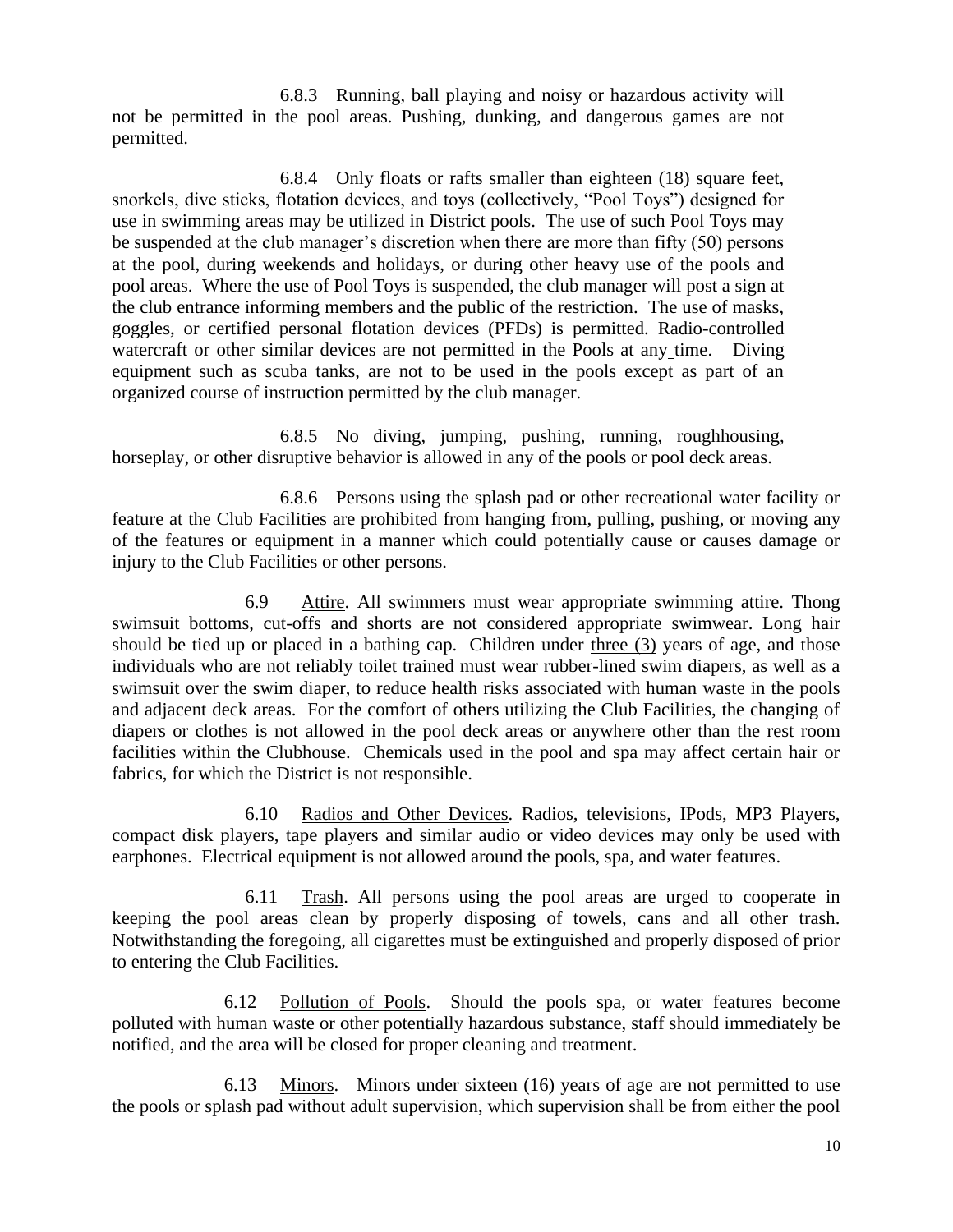or splash pad deck or from within the pool or splash pad, respectively. Persons under the age of sixteen (16) years of age are prohibited from entering the spa with any part of their body and from otherwise using the spa.

6.14 Weather-Related Closings. The Club staff has the full discretion to close the pool areas when the area is threatened with and during thunderstorms, lightning, heavy rain or winds, or other inclement weather. Everyone in or in the vicinity of the pool areas shall be required to exit the pool areas at the first sound of thunder or the first sighting of lightning or when so ordered by Club staff until Club Staff determines it is safe to reopen the pool areas for use.

# 7. **Exercise Room.**

7.1 Hours of Operation. The hours of operation of the exercise room located at the Club **(**"**Exercise Room")** will be established from time to time by the District.

7.2 Membership Cards. Membership Cards and Guest Passes must be presented before any person will be given access to the Exercise Room. Guests, when accompanied by a Member, Immediate Family Member or Supplemental Family Member, are only permitted to use the Exercise Room on weekends and between the non-peak hours of 10:00 a.m. and 6:00 p.m. on weekdays.

7.3 Equipment and Towels. When others are waiting to use equipment, use of cardio equipment is limited to thirty (30) minutes per person. Use of all equipment is at your own risk. Persons using the Exercise Room must bring their own towels and wipe down equipment after use. Persons using attachments for certain gym and fitness equipment or other items made available in the Exercise Room may be required to leave their Membership Card or Driver's License with the front desk of the Club until such attachment, equipment or device is returned.

7.4 Attire. Proper attire is required; shirts or tank tops shall be worn at all times. Those utilizing the Exercise Room equipment and facilities shall not wear sandals or open-toed shoes. Jeans and cargo pants are not considered proper attire.

7.5 Minors. Persons under sixteen (16) years of age are not permitted in the Exercise Room under any circumstances. Minors sixteen (16) years of age and older may use the fitness center either with adult supervision or without adult supervision if such minor's parent or legal guardian releases Club Owner from liability for such use pursuant to consent form(s) provided by Club Owner from time to time; provided, however, parents are responsible for the actions and safety of such minors and any damages to the equipment in the fitness center caused by such minors. Each adult utilizing the Exercise Room is fully responsible for supervising each minor child under his or her care, when such minor child is utilizing the adjacent child room. No food or beverage shall be permitted in the adjacent child room.

7.6 Personal Trainers. Except as provided in Section 1.7.3 above, persons using the Exercise Room may not train another person in the Exercise Room. Personal trainers may be made available through the Club upon prior reservation and at charges to be set by the District Manager.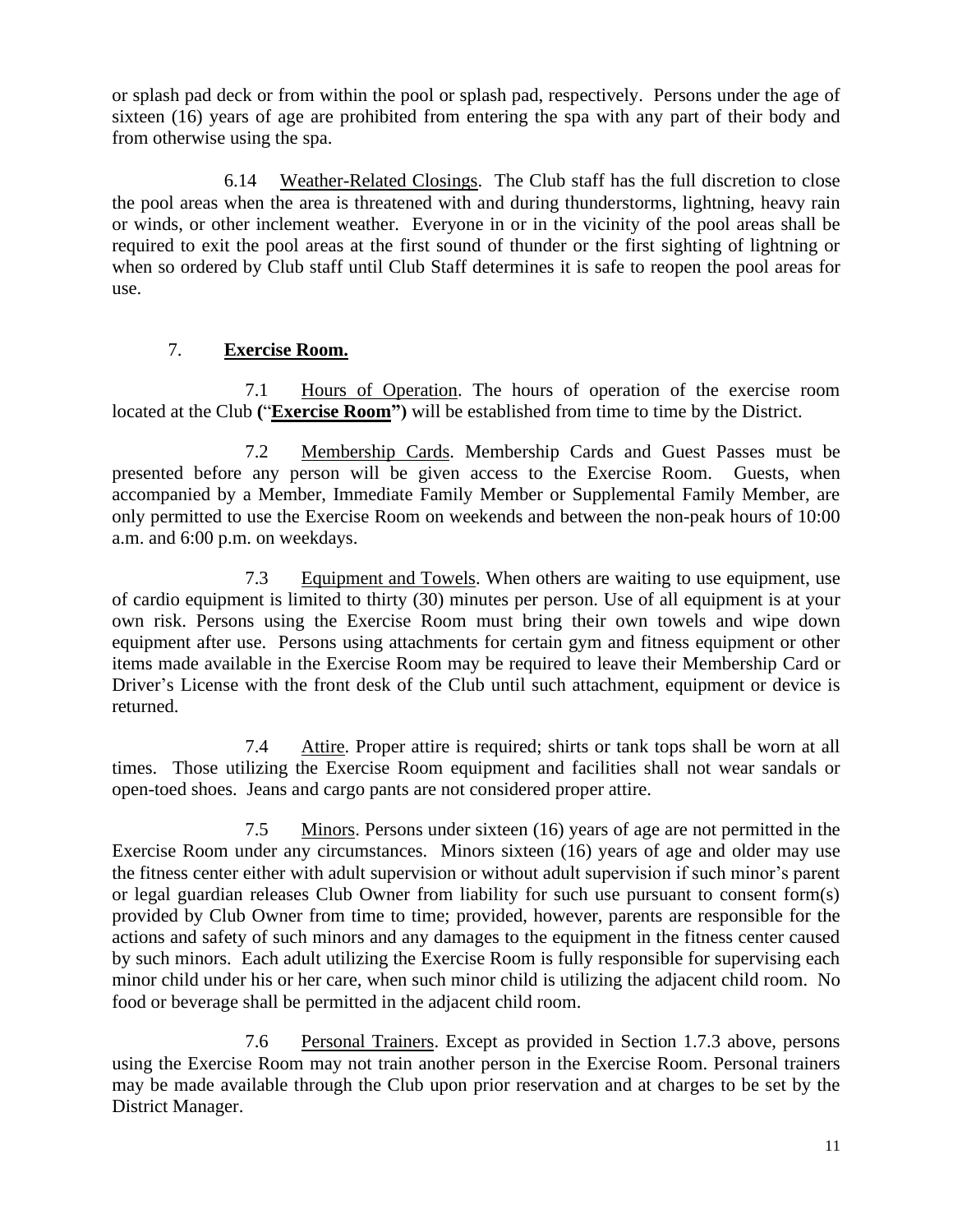7.7 Cancellation Policy. Persons using the Exercise Room must cancel appointments for special services at least 12 hours prior to the scheduled appointment or the responsible user will be charged the full amount of the service. If a person has prepaid for the services, and properly cancels, that person may reschedule within the same month an additional charge for the cancellation

7.8 Conduct. All persons using the Exercise Room are expected to conduct themselves in a responsible, courteous and safe manner in compliance with all Club Rules, including those specifically applicable to the Exercise Room. Any disregard or violation of the Club Rules or District's policies, as well as any misuse or destruction of equipment or facilities may result in the suspension or termination of Exercise Room privileges.

7.9 Use at Own Risk. The Exercise Room is an unattended facility and persons using this facility do so at their own risk. Persons interested in using the Exercise Room are encouraged to consult with a physician prior to commencing a fitness program.

### 7.10 Miscellaneous.

*Emergencies:* All emergencies and injuries must be reported to 911 and the Club Manager.

*Food and Beverage:* Food (including chewing gum) is not permitted within the Exercise room. Beverages, however, are permitted in the Exercise Room if contained in non-glass, non-breakable containers with screw top or sealed lids.

*General Policies:*

- Each individual is responsible for wiping off fitness equipment after use.
	- Hand chalk is not permitted to be used in the Fitness Center.
	- Radios, IPods, phones, MP3 players, tape players, and CD players are not permitted unless they are personal units equipped with headphones.
	- Weights or other fitness equipment may not be removed from the Exercise Room.
	- Please replace weights to their proper location after use.
	- Free weights shall not to be dropped and should be placed only on the floor or on equipment made specifically for storage of the weights.
	- Wet bathing suits are not allowed in the Exercise Room.
	- Strollers and infant carry seats are not allowed in the Exercise Room, unless and only while accessing the adjacent child room.

### 8. **Violation of Club Rules.**

8.1 Basis For Suspension. Membership rights and Club Facilities use rights of any person (and the benefits for their Guests) may be suspended by Club Manager if, in the sole judgment of Club Manager:

8.1.1 a person submits false information on the Application for Membership;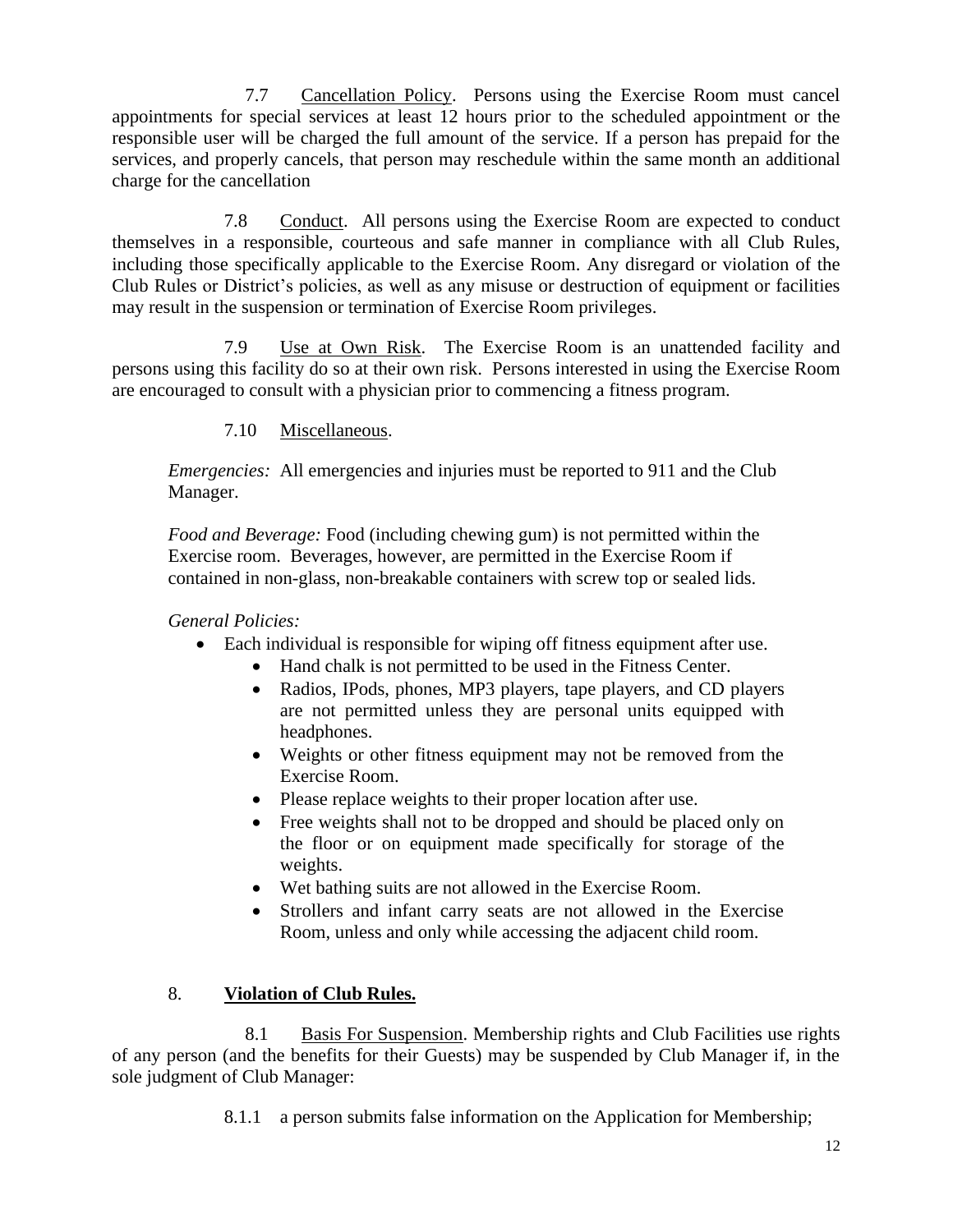- 8.1.2 the person violates one or more of these Rules and Regulations;
- 8.1.3 the person has injured or harmed or threatened to injure or harm any other person within the Club Facilities, or harmed, destroyed or stolen any personal property on the Club Property or within the Club Facilities, whether belonging to a third party or to Club Owner;
- 8.1.4 Permitted the unauthorized use of a Membership Card or Guest pass;
- 8.1.5 Treated the Club Manager, club staff, personnel, employees, other patrons of the Club Facilities in an unreasonable or abusive manner; or
- 8.1.7 Engaged in conduct that is improper or likely to endanger the welfare, safety or reputation of the Club Facilities, its management personnel, or other patrons of the Club Facilities.

8.2 Types of Suspension. Club Manager may restrict or suspend, for cause or causes described in the preceding section, privileges of any person (adult or minor) to use any or all of the Club Facilities, for such period of time as reasonably determined by Club Manager. In addition, Club Manager may suspend some membership rights while allowing a Member to continue to exercise other membership rights. For example, Club Manager may suspend the rights of a particular Member (and/or Immediate Family Member), or Club Manager may prohibit a Member (and/or Immediate Family Member) from using the pools or other Club Facilities. No person whose Membership privileges have been fully or partially suspended shall on account of any such restriction or suspension be entitled to any refund of Club Assessments, Club Dues, Club Fees or any other fees and charges. During the restriction or suspension, Club Assessments, Club Dues and Club Fees shall continue to accrue and be payable for each billing period. Under no circumstance will a person be reinstated until all amounts due to the Club are paid in full. Notwithstanding the foregoing, at any time a minor is arrested for an act committed, or allegedly committed, while at the Club Facilities, including the Club Oasis, that minor shall have all amenity privileges suspended until the next meeting of the District Board of Supervisors. At the Board meeting, the Board of Supervisors will be presented with the available facts surrounding the arrest and the Board may make a recommendation of termination of the minor's privileges for up to one calendar year in the Board's discretion.

8.3 Appeal of Suspension. Any person suspended by the Club Manager or District Manager pursuant to this Section may appeal such suspension to the District Board of Supervisors. Appeals must be in writing and shall be filed with the District Manager within forty-five (45) days of the date of the suspension letter. The Board of Supervisors will then schedule the appeal to be heard during the next regularly scheduled public meeting of the Board of Supervisors. However, appeals filed within five (5) business days of the next regularly scheduled Board meeting will be heard at the Board meeting following the next regularly scheduled Board meeting. During the meeting of the Board of Supervisors in which the appeal is to be heard, the person or persons suspended shall appear before the Board. The Board of Supervisors shall have the power to reduce, remove, or impose conditions related thereto, but not increase the length of the suspension.

8.4 Effective Date. Prior to the effective date of a suspension, the District Manager shall provide notice and an opportunity to be heard to the person proposed to be